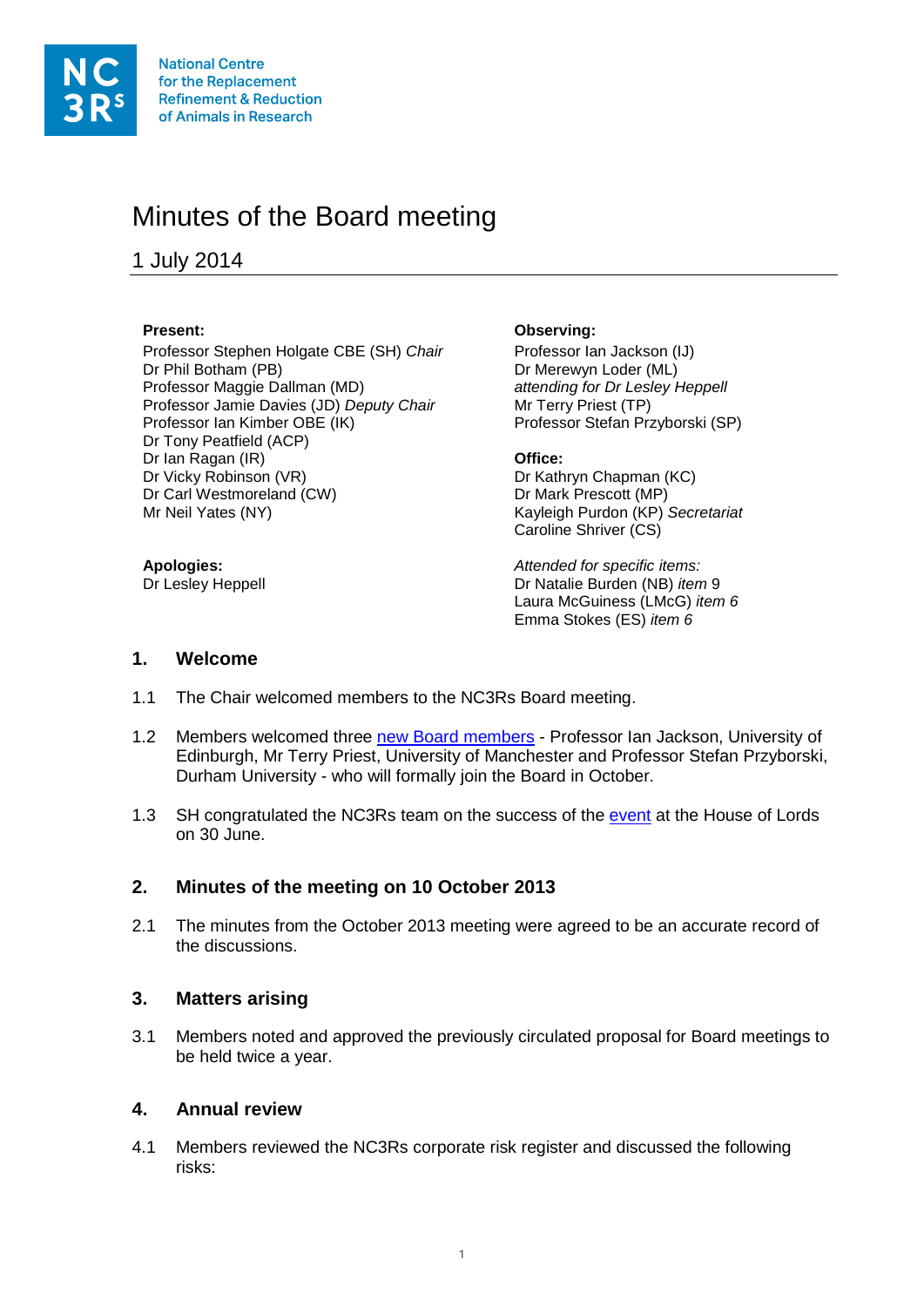- **Lack of funding**  $(R-3100)$  **due to increasing demand for the NC3Rs funding** schemes, services and projects but no increase in funding the Board suggested that the risk score should be upgraded. **Action**: Upgrade risk score to likelihood 3, impact 4
- Infiltration of the NC3Rs (R-4098) the Board suggested increasing the risk score as although there are robust control measures in place, the impact of an infiltration would be severe. **Action**: Upgrade risk score to likelihood 1; impact 4
- The Board noted the remaining risks and existing control measures.
- 4.2 Members reviewed the Governance framework and agreed the changes to the Board terms of reference.
- 4.3 Members endorsed the policy on attendance at NC3Rs meetings. Members noted the importance of providing a safe environment for researchers to discuss their work openly at NC3Rs events.

# **5. Update on current activities and external environment**

- 5.1 VR gave members an update on current activities including:
	- Current projects and programmes in disease models and efficacy, safety and toxicology and technologies.
	- The experimental design assistant which is currently in beta testing and will launch in the autumn.
	- The collaboration with the MRC to improve experimental design in grant applications including a workshop for MRC Board and Panel members in October.
	- The commissioning of an independent review on how the [ARRIVE guidelines](http://www.nc3rs.org.uk/arrive-guidelines) are being implemented in practice.
	- **Progress with CRACK IT:** 
		- The launch of the first products from the 2011 Challenges [\(Rodent Big Brother](http://www.crackit.org.uk/challenge-3-rodent-big-brother) and [RETINAS\)](http://www.crackit.org.uk/challenge-11-retinas).
		- Timings of the Phase 2 interviews for the [2013 Challenges.](http://www.crackit.org.uk/crackit-news/2013-challenges-competition-now-open)<br>The selection of four Challenges (out of 12 proposals) for the
		- The selection of four Challenges (out of 12 proposals) for the [2014](http://www.crackit.org.uk/news/2014-crack-it-challenges-announced)  [competition.](http://www.crackit.org.uk/news/2014-crack-it-challenges-announced)
		- **Members asked to be updated on the progress of all Challenges at the next** meeting.
	- **Extending the NC3Rs peer review service to [AMRC](http://www.amrc.org.uk/) and [EPSRC](http://www.epsrc.ac.uk/) and work with the** AMRC to embed the 3Rs in their grants processes.
	- The NC3Rs has signed up to the [concordat on openness.](http://www.nc3rs.org.uk/news/importance-transparency-research-using-animals)

# **6. Communications update**

6.1 LMcG updated members on recent public engagement activities, including three NC3Rs-funded researchers' participation in the recent International Pint of Science events, the [NC3Rs Public Engagement Award scheme](http://www.nc3rs.org.uk/public-engagement-awards) and planned events for later in the year including a slot at the [British Science Festival.](http://www.britishscienceassociation.org/british-science-festival/big-brother-keeping-watchful-eye-animal-behaviour)